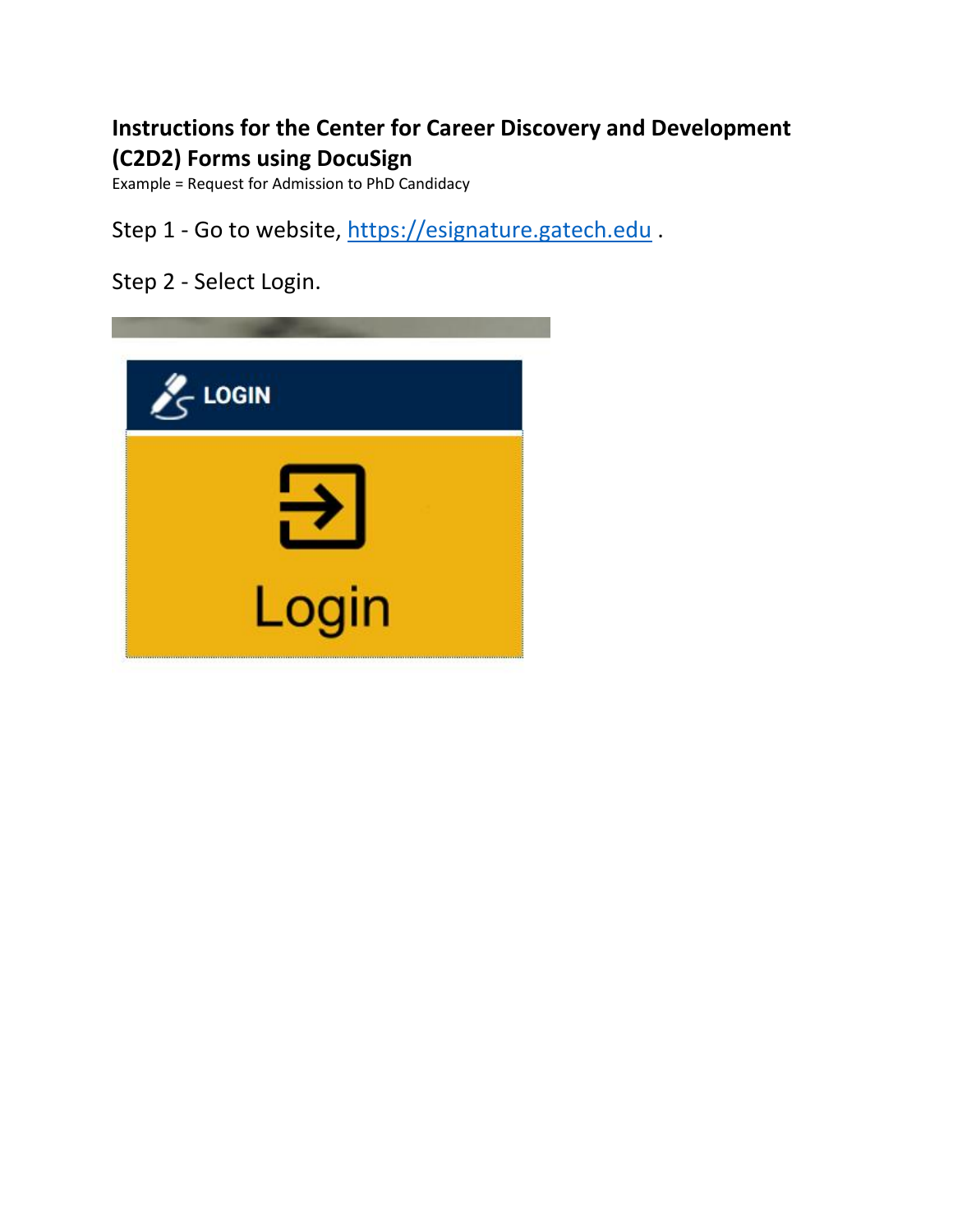Step 3 - Select Company Login.

# **New to GT eSignature?**

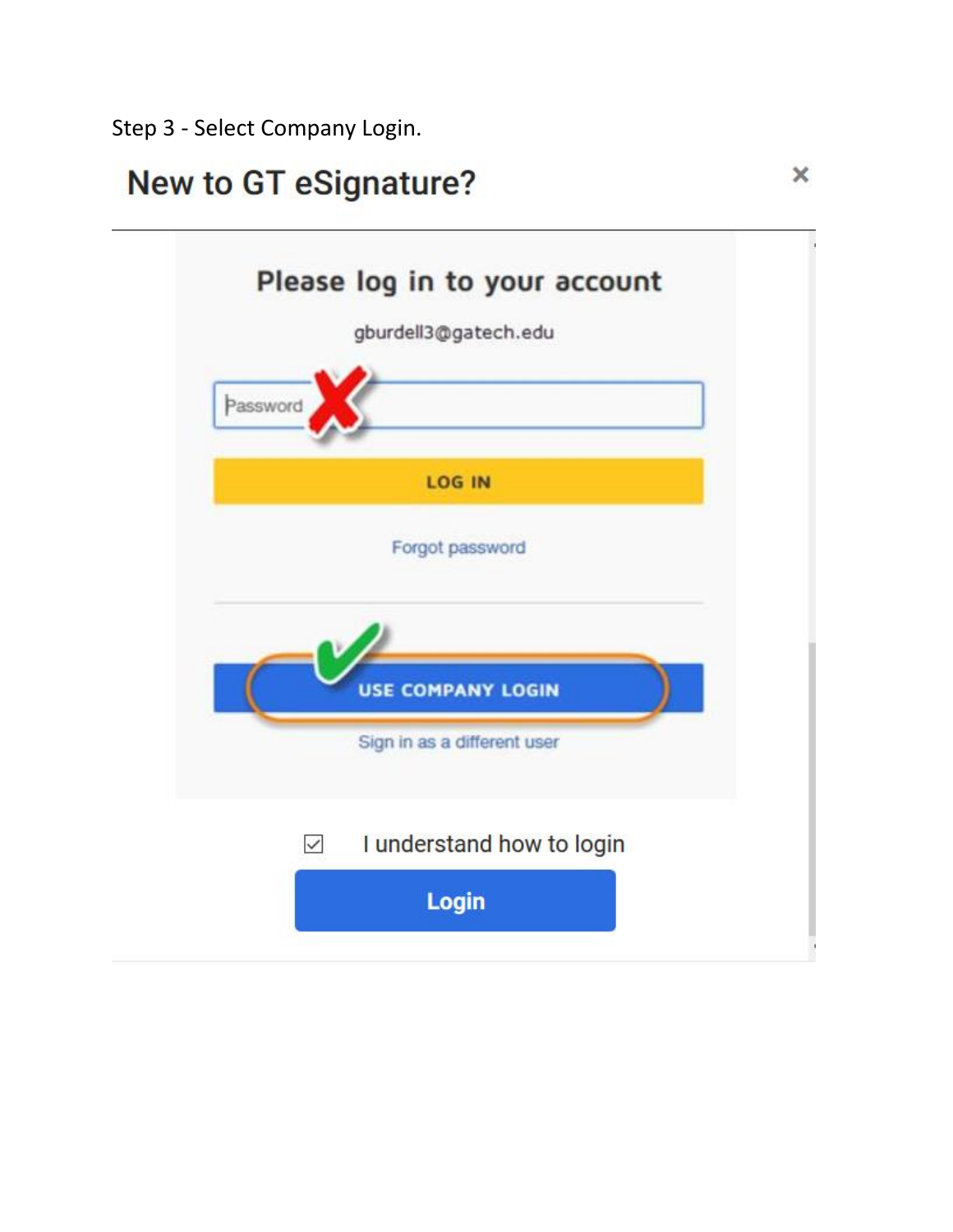Step 4 - Please use your standard GT login name, i.e. [gburdell3@gatech.edu](mailto:gburdell3@gatech.edu) . Using your GT login will allow you to track the progress of everyone who has been asked to sign your form.

| Georgia                                                                         | <b>Georgia Tech Login Service</b>                                                                                                                                                                                                                                 |
|---------------------------------------------------------------------------------|-------------------------------------------------------------------------------------------------------------------------------------------------------------------------------------------------------------------------------------------------------------------|
|                                                                                 |                                                                                                                                                                                                                                                                   |
| <b>Enter your GT Account and Password</b><br>Login requested by: idp.gatech.edu | <b>ATTENTION:</b> When you are finished using all of your authenticated<br>applications, please log out of this system and exit your browser to<br>ensure you do not leave any of your applications (such as your<br>e-mail) open to other users of this machine. |
| <b>GT Account:</b>                                                              |                                                                                                                                                                                                                                                                   |
| ljones9                                                                         | <b>TERMS OF USE</b><br>This computer system is the property of the Georgia Institute of                                                                                                                                                                           |
| Password:                                                                       | Technology. Any user of this system must comply with all Institute and                                                                                                                                                                                            |
|                                                                                 | Board of Regents policies, including the Acceptable Use Policy, Cyber<br>Security Policy and Data Privacy Policy (http://b.gatech.edu/it-                                                                                                                         |
| Warn me before logging me into other sites.                                     | policies). Users should have no expectation of privacy, as any and all<br>files on this system may be intercepted, monitored, recorded, copied,<br>inspected, and/or disclosed to authorized personnel in order to meet<br>Institute obligations.                 |
| <b>LOGIN</b><br>clear                                                           | By using this system, I acknowledge and consent to these terms.                                                                                                                                                                                                   |
|                                                                                 | I don't know my GT Account                                                                                                                                                                                                                                        |
|                                                                                 | I don't know my password                                                                                                                                                                                                                                          |
|                                                                                 | My correct username and password aren't working                                                                                                                                                                                                                   |

# Step 5 - Choose Templates from Top Bar:

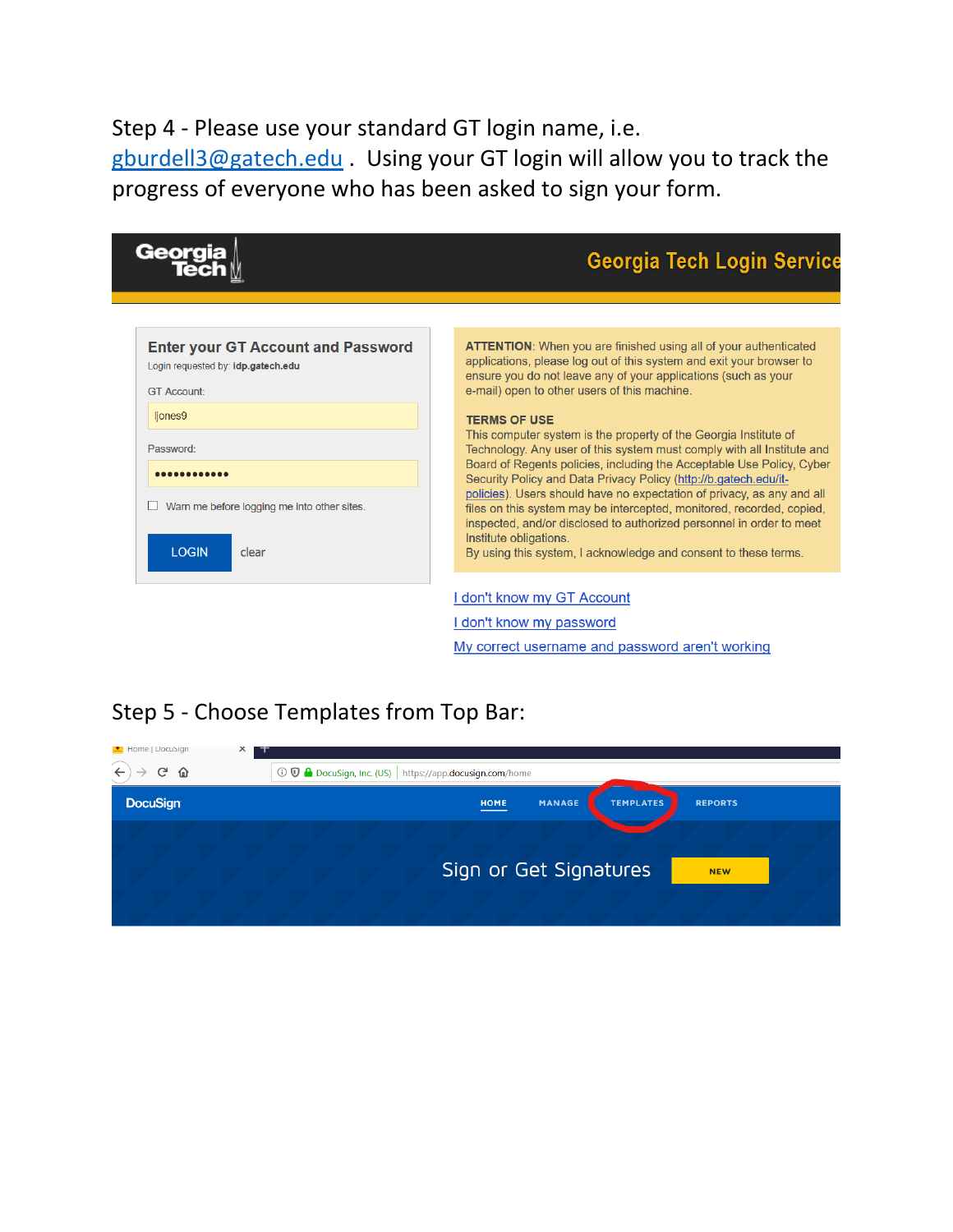# Step 6 - Choose Shared Folders from Left Bar:

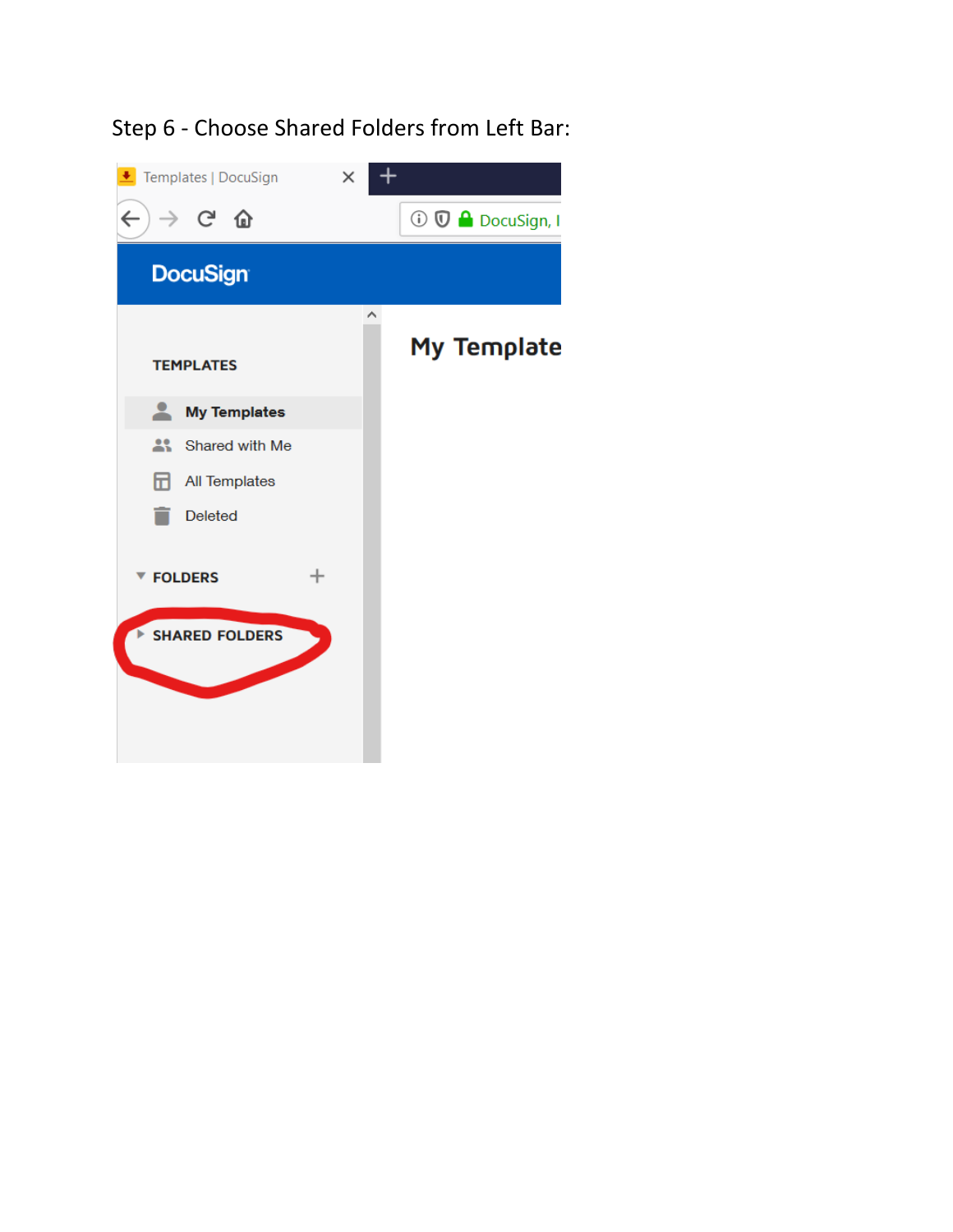Step 7 - Choose Students Folder, then C2D2 Center for Career Discovery and Development Folder:

| <b>NEW</b>                                                 | My Templates |                                                                           |                  |                    | Q Search My Templates    |                           | FILTERS                          |                     |
|------------------------------------------------------------|--------------|---------------------------------------------------------------------------|------------------|--------------------|--------------------------|---------------------------|----------------------------------|---------------------|
| <b>TEMPLATES</b>                                           |              | Name                                                                      | Owner            | PowerForms         | <b>Created Date</b>      | Last Change $\sqrt$       | Folders                          |                     |
| $My$ Templates<br><sup>22</sup> Shared with Me             | ☆            | OGS_C2D2_Graduate Internship Program Application<br>Eligible for matching | Clarence Anthony | $\bullet$ 1 Active | 5/28/2019<br>03:47:38 pm | 10/22/2019<br>12:02:20 pm | GEFD Professi<br>+2 more folders | $USE \quad \forall$ |
| 品<br>All Templates<br>Favorites<br>Deleted                 |              |                                                                           |                  |                    |                          |                           |                                  |                     |
| $^{+}$<br><b>T FOLDERS</b><br>GEFD Professional            |              |                                                                           |                  |                    |                          |                           |                                  |                     |
| $^{+}$<br>▼ SHARED FOLDERS                                 |              |                                                                           |                  |                    |                          |                           |                                  |                     |
| $\blacktriangleright$ $\blacksquare$ Employees             |              |                                                                           |                  |                    |                          |                           |                                  |                     |
| v Students<br>C2D2 Center for<br><b>Coffice of Graduat</b> |              |                                                                           |                  |                    |                          |                           |                                  |                     |

Step 8 - Find the form you need on the right side of the screen, then select blue box marked "USE."

| <b>NEW</b>                                     |        | <b>My Templates</b>                                                       |                  |                    |                          | Q Search My Templates     |                  | FILTERS                               |
|------------------------------------------------|--------|---------------------------------------------------------------------------|------------------|--------------------|--------------------------|---------------------------|------------------|---------------------------------------|
| <b>TEMPLATES</b>                               |        | Name                                                                      | Owner            | PowerForms         | <b>Created Date</b>      | Last Change $\sqrt$       | Folders          |                                       |
| $My$ Templates                                 |        |                                                                           |                  |                    |                          |                           | GEFD Professi.   |                                       |
| <b>At Shared with Me</b>                       | □<br>☆ | OGS_C2D2_Graduate Internship Program Application<br>Eligible for matching | Clarence Anthony | $\bullet$ 1 Active | 5/28/2019<br>03:47:38 pm | 10/22/2019<br>12:02:20 pm | + 2 more folders | <b>USE</b><br>$\overline{\mathbf{v}}$ |
| <b>H</b> All Templates                         |        |                                                                           |                  |                    |                          |                           |                  |                                       |
| Favorites                                      |        |                                                                           |                  |                    |                          |                           |                  |                                       |
| Deleted                                        |        |                                                                           |                  |                    |                          |                           |                  |                                       |
| $+$<br>▼ FOLDERS<br>GEFD Professional          |        |                                                                           |                  |                    |                          |                           |                  |                                       |
| $+$<br>▼ SHARED FOLDERS                        |        |                                                                           |                  |                    |                          |                           |                  |                                       |
| $\blacktriangleright$ $\blacksquare$ Employees |        |                                                                           |                  |                    |                          |                           |                  |                                       |
| $\mathbf{v}$ Students                          |        |                                                                           |                  |                    |                          |                           |                  |                                       |
| C2D2 Center for                                |        |                                                                           |                  |                    |                          |                           |                  |                                       |
| Office of Graduat                              |        |                                                                           |                  |                    |                          |                           |                  |                                       |

Step 9 - For each Georgia Tech recipient, please choose the address book icon to ensure the recipient signs in with GT credentials. This will allow them to track the progress of your document and access your signature request in DocuSign. For non GT recipients, simply enter the name and email address.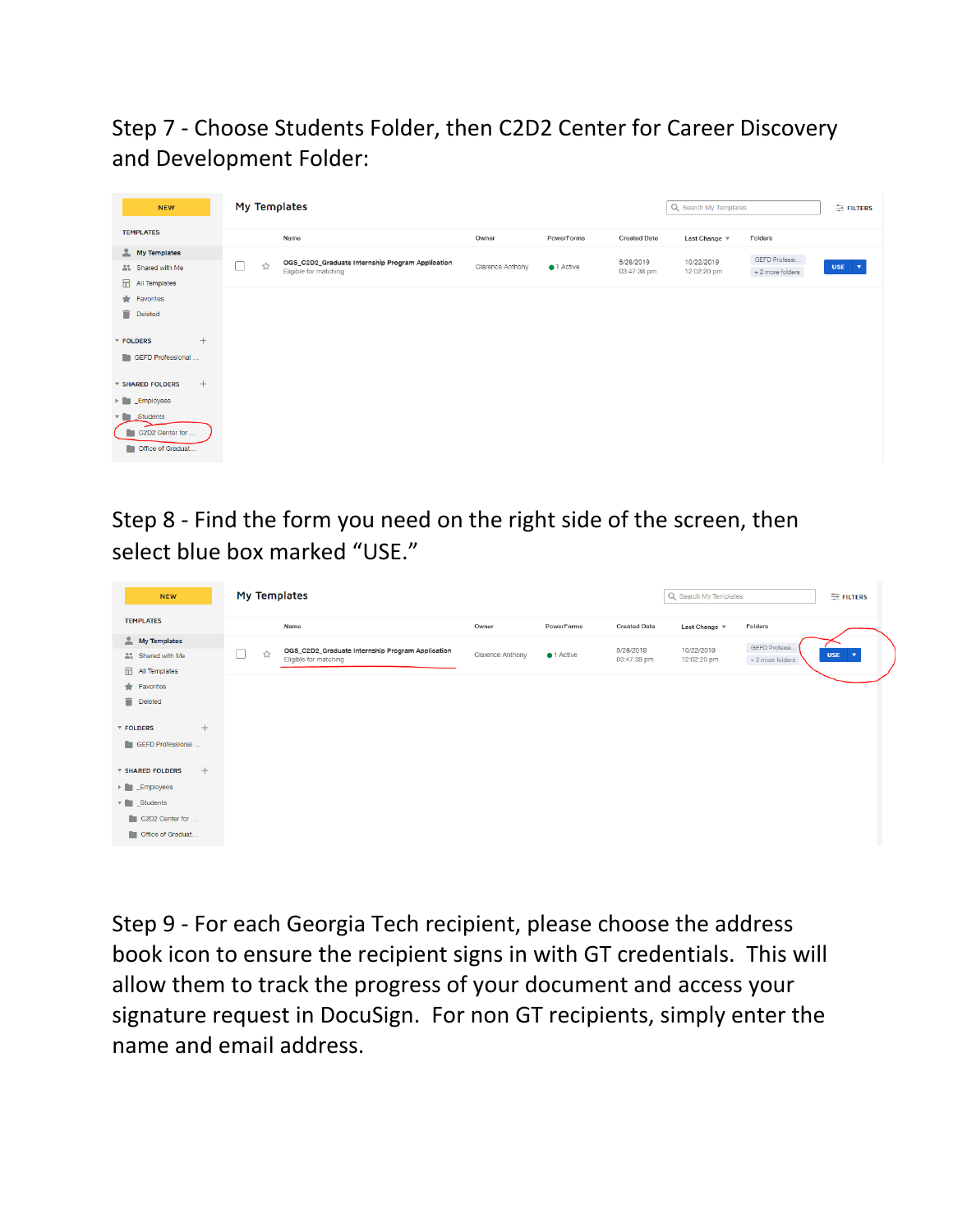| Student<br>Name *<br>я<br>Email *  | $\mathscr N$ NEEDS TO SIGN MORE $\forall$ |  |
|------------------------------------|-------------------------------------------|--|
|                                    |                                           |  |
| Department/Grad Coordinator        | NEEDS TO SIGN MORE V                      |  |
| Name*<br>8                         |                                           |  |
| Email *                            |                                           |  |
|                                    |                                           |  |
| Dissertation Chair/Faculty Advisor | $M$ NEEDS TO SIGN MORE $\forall$          |  |
| Name*                              |                                           |  |
| 且                                  |                                           |  |
| Email *                            |                                           |  |
|                                    |                                           |  |

# Step 10 - - Please add your name to the Email Subject so that C2D2 can more easily track your request.

 $\pmb{\mathrm{v}}$ 

### Message to All Recipients

Custom email and language for each recipient

To: Student

#### Email Language \*

English (US)

### Email Subject \*

George Burdell - Graduate Internship Program Application

Characters remaining: 44

### **Email Message**

| Student, please complete the information below to the best     | A. |
|----------------------------------------------------------------|----|
| of your ability. Please attach a PDF form your offer letter to |    |
| the form so that it can be reviewed by the Graduate            |    |
| Coordinator/Academic Advisor and/or your Dissertation          |    |

### Advanced Options | Edit

- Recipients can sign on paper
- Recipients can change signing responsibility
- · Incomplete envelopes expire 120 days after send date
- · Recipients are warned 0 day(s) before request expires
- · Comments are enabled
- · Senders can use either quick send or advanced edit